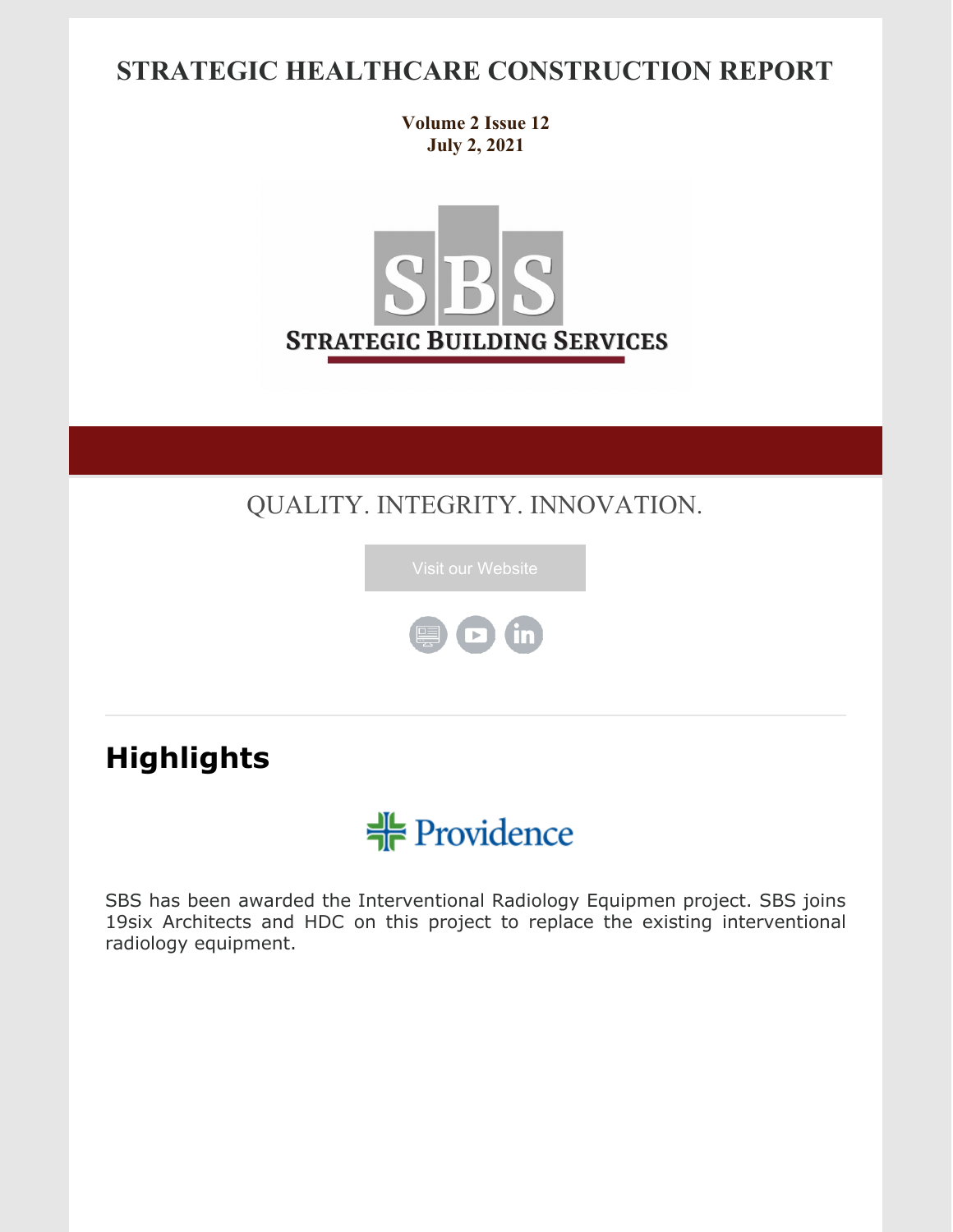

Photo credit: Providence.org

### **Newsworthy**



### Joint Venture to Build, Operate [58,600-SF](https://mcdmag.com/2021/06/joint-venture-to-build-operate-58600-sf-inpatient-rehabilitation-facility-in-sacramento/) Inpatient [Rehabilitation](https://mcdmag.com/2021/06/joint-venture-to-build-operate-58600-sf-inpatient-rehabilitation-facility-in-sacramento/) Facility in Sacramento

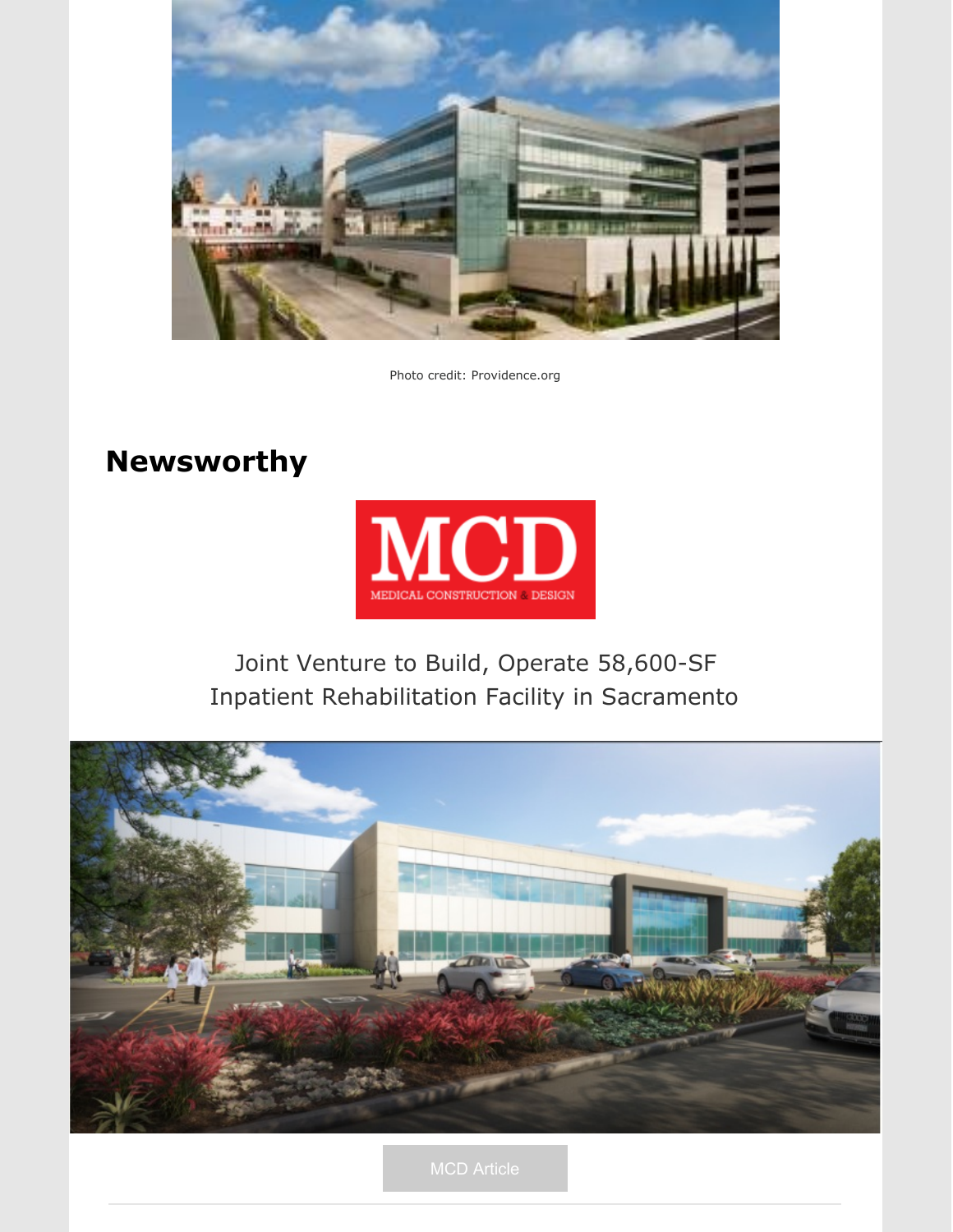

## **2021 ASHE Annual Conference - In person event**

**Sun, Aug 08, 2021 – Wed, Aug 11, 2021**

Health care facility and engineering professionals will gather at the 2021 ASHE Annual Conference to network, find new solutions, and learn alongside one another. The ASHE Annual Conference creates the ideal environment to connect with fellow colleagues while preparing yourself for future trends and challenges in health care. Attendees can earn contact hours and gain valuable tools and resources to better navigate the ever changing health care landscape. Plan to join us August 8-11, 2021 in Nashville, as we prepare for the future of health care, and take the time to review and develop your career game plan

|                    | Click to Register and Learn More                                                        |                        |
|--------------------|-----------------------------------------------------------------------------------------|------------------------|
|                    | Obsov                                                                                   |                        |
|                    | <b>OSHPD</b>                                                                            |                        |
|                    | <b>DPOR Responsibilities</b>                                                            |                        |
|                    |                                                                                         | Click and drag to move |
|                    | Responsibilities                                                                        |                        |
| b<br>$P$ O Hi<br>٠ | <b>OSHPD</b><br><b>Inspection Services Unit</b><br><b>O C B Z</b><br>п.<br>63<br>۰<br>⊕ | 88 89<br>133 PM        |

**SBS LABS**

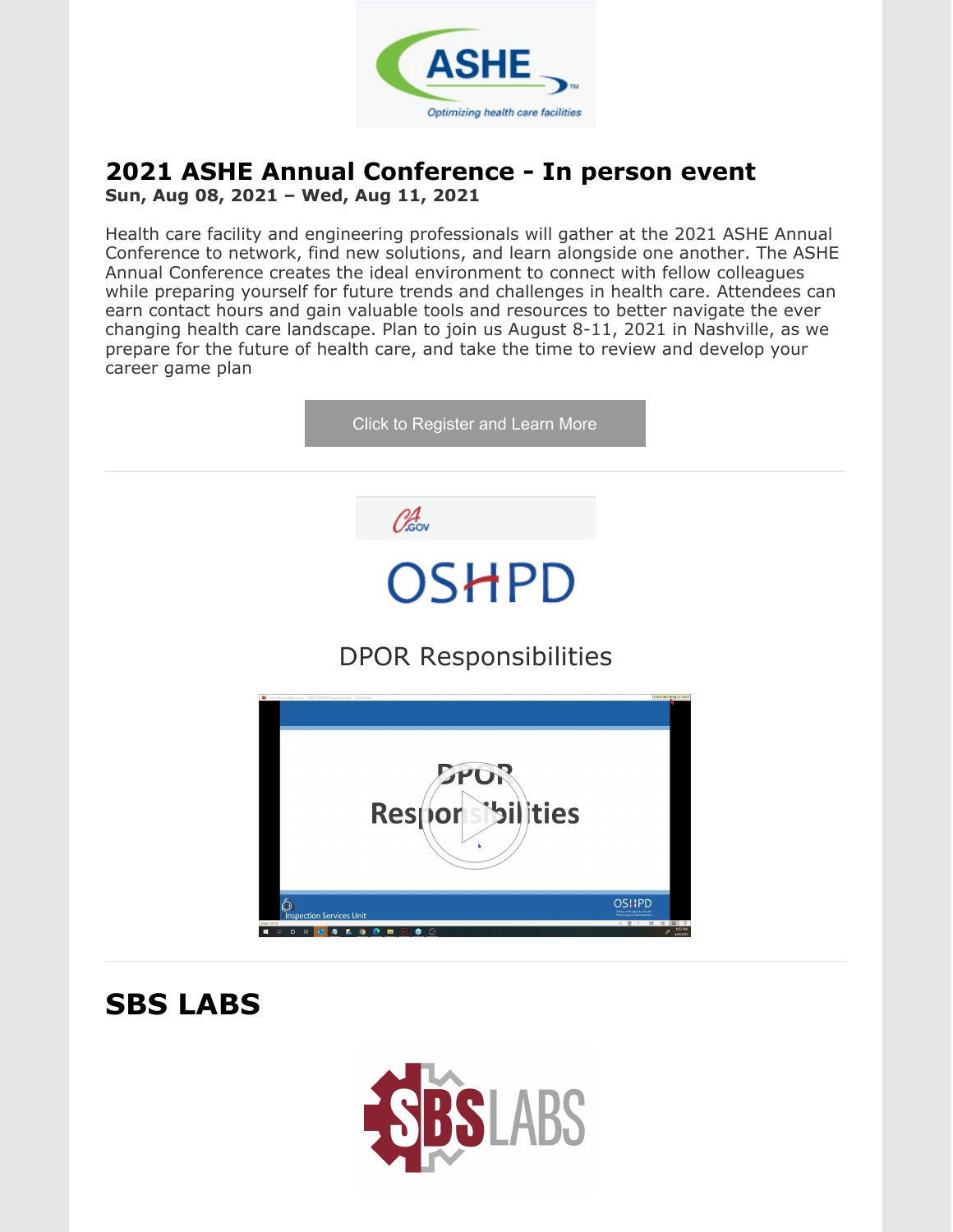

**Click on the video link below to view this webinar!**

Managing inspections for hospital construction projects is a complex process that demands a simple solution.

#### **Hosted by Ben Hadick, Construction Solutions Manager at Fieldwire, and Tom Huberty, Lead Inspector of Record for Loma Linda's New Campus Transformation Project withStrategic Building Services**



**To subscribe to our Youtube Channel and stay on top of all of the latest click [here.](https://www.youtube.com/channel/UCfR7qiqf9X9tzNf1jD-an_Q)**



Strategic Building Services | 928 North San Fernando Blvd. J-200, Burbank, CA 91504

Strategic Building Services | 928 North San Fernando Blvd., J200, Burbank, CA 91504

Unsubscribe tbashlor@sbs-bldg.com

Update Profile |About [Constant](http://www.constantcontact.com/legal/about-constant-contact) Contact